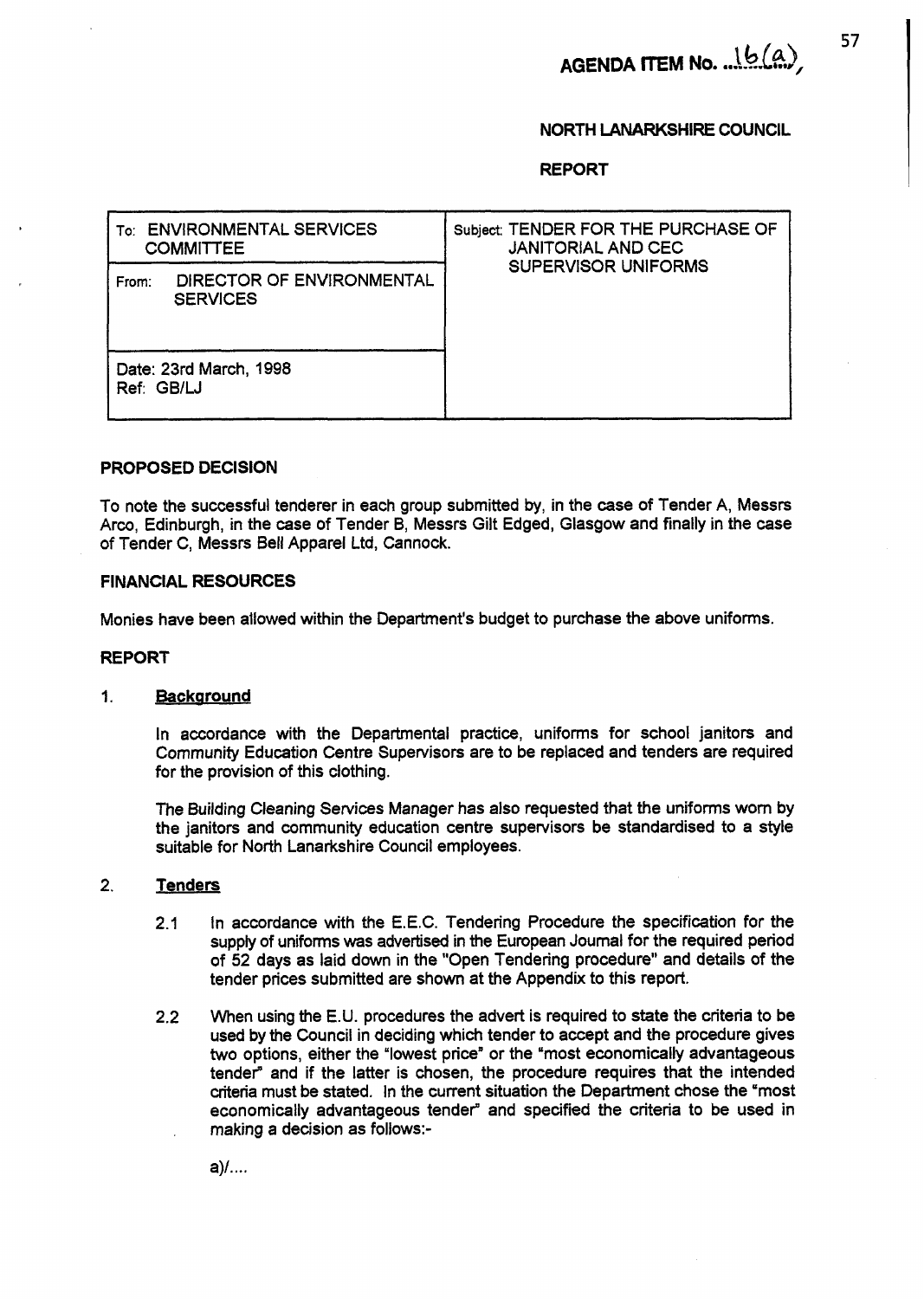- a) current price<br>b) quoted delive
- b) quoted delivery price
- c) quality and compliance
- d) after sales service
- e) technical merit
- **3.** To determine the cheapest tender in each group a model was constructed based on the Department's requirements. This model was applied to each tender bid with the results as shown in the Appendix to this report,
- **4.** Samples from the companies submitting the three cheapest bids for each tender were submitted to the Consumer Department of Caledonian University for an opinion on the quality of each garment and taking account of the subsequent report and the conditions outlined in 2.2 it is was their opinion that the Council accept the undernoted tenders:-

# Tender A

The **WO** cheapest tenders submitted by Messrs Otchard, Warwick and Messrs Greenham Trading, Uddingston respectively were set aside for the reasons outlined in the Appendix to this report and the tender was awarded to Messrs Arco, Edinburgh.

## Tender B

The cheapest tender submitted by Messrs Gilt Edged, Glasgow was accepted.

#### Tender C

As no samples were received from the cheapest tenderer, Messrs MIT-Casuals Ltd and as this was a condition of the tender, this tender was set aside and the second cheapest tender submitted by Messrs Bell Apparel Ltd, Cannock was accepted.

*5.* In accordance with the Standing Orders, as the value of the tenders in each group was less than *f20,OOO* the Department accepted the tenders as described at paragraph 4 above.

#### **BACKGROUND PAPERS**

The tender documents from the companies who submitted tenders are held at the Environmental Services Department.

 $M'$ korz<sup>o</sup> L. Hutton.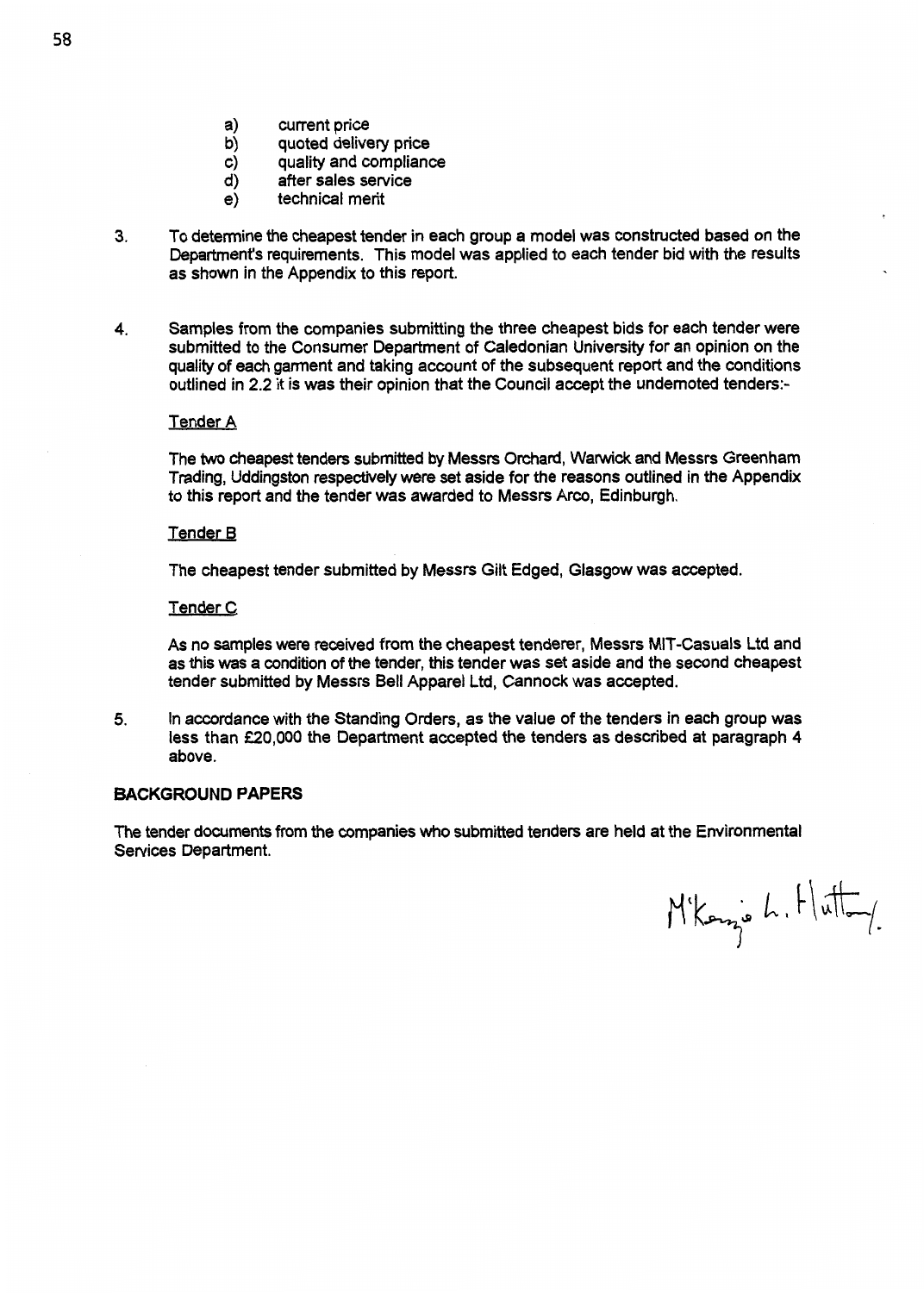# **APPENDIX**

# **FENDER A - Shirts, Blouses, Ties, Polo Shirts and Pullovers**

| <b>Company Name</b>                                                                                         | <b>Total Cost Using Model</b>                     | <b>Comments from Caledonian</b><br>University                                                                                              |
|-------------------------------------------------------------------------------------------------------------|---------------------------------------------------|--------------------------------------------------------------------------------------------------------------------------------------------|
| Orchard (KCD) Ltd,<br>Nuneaton,<br>WARWICK. CV13 6HS                                                        | £11,603.25<br>Cheapest Tender                     | All garments were of standard<br>quality however the collar on the<br>shirt has a loose fit which would<br>result in poor appearance.      |
|                                                                                                             |                                                   | No fibre content on pullover but<br>appears to be high in acrylic which<br>results in poor appearance and loss<br>of shape during washing. |
| Greenham Trading Ltd,<br>Bothwell Park Industrial Estate,<br>UDDINGSTON. G71 6NZ                            | £13,145.80                                        | Standard quality garments, however<br>ladies blouses and gents tie do not<br>have the neat appearance of the<br>ARCO garments.             |
| Arco East Scotland.<br>Avonmill Industrial Estate,<br>Linlithgow Bridge,<br>EDINBURGH. EH49 7QY             | £13,182.15<br><b>RECOMMENDED</b><br><b>TENDER</b> | Standard quality garments suitable<br>for the use intended. These<br>garments offer the best appearance<br>and neatness.                   |
|                                                                                                             |                                                   | Clip-on tie is more suitable for use<br>intended from a safety point of view.                                                              |
| City Uniform Manufacturing Co.<br>Ltd,<br>Woolpack Lane,<br>NOTTINGHAM. NG1 1GB                             | £14,513.50                                        |                                                                                                                                            |
| Rosco Industrial,<br>Skew Bridge,<br>Laurieston,<br>FALKIRK. FK2 9PA                                        | £14,854.34                                        |                                                                                                                                            |
| Bell Apparel Ltd,<br>Hawkins Dr, Off Lodge Lane,<br>CANNOCK. WS11 3XD<br>Telford.<br>SHROPSHIRE. TF1 4NF    | £14,903.75                                        |                                                                                                                                            |
| Wessex Textiles Ltd.<br>Chelston Business Park,<br>Wellington,<br>SOMERSET. TA21 9JH                        | £15,077.25                                        |                                                                                                                                            |
| Gilt Edged,<br>67 Saltmarket.<br>GLASGOW.                                                                   | £15,604.25                                        |                                                                                                                                            |
| Parker Merchanting Ltd,<br>Whitehouse Road,<br>STIRLING. FK77SJ                                             | £15,692.50                                        |                                                                                                                                            |
| Toetectors Ltd,<br>Toetector House,<br>Crown Way,<br>Rushden,<br>NORTHANTS. NN10 6AX                        | £17,175.13                                        |                                                                                                                                            |
| <b>Burlington Uniforms</b><br>213 City Road,<br>LONDON. EC1U 1JN                                            | £17,872.25                                        |                                                                                                                                            |
| MIT-Casuals Ltd,<br>Unit 3 RPL House, Ward Road,<br>Mount Farm Industrial Estate,<br>MILTON KEYNES. MK1 1JA | £21,248.45                                        |                                                                                                                                            |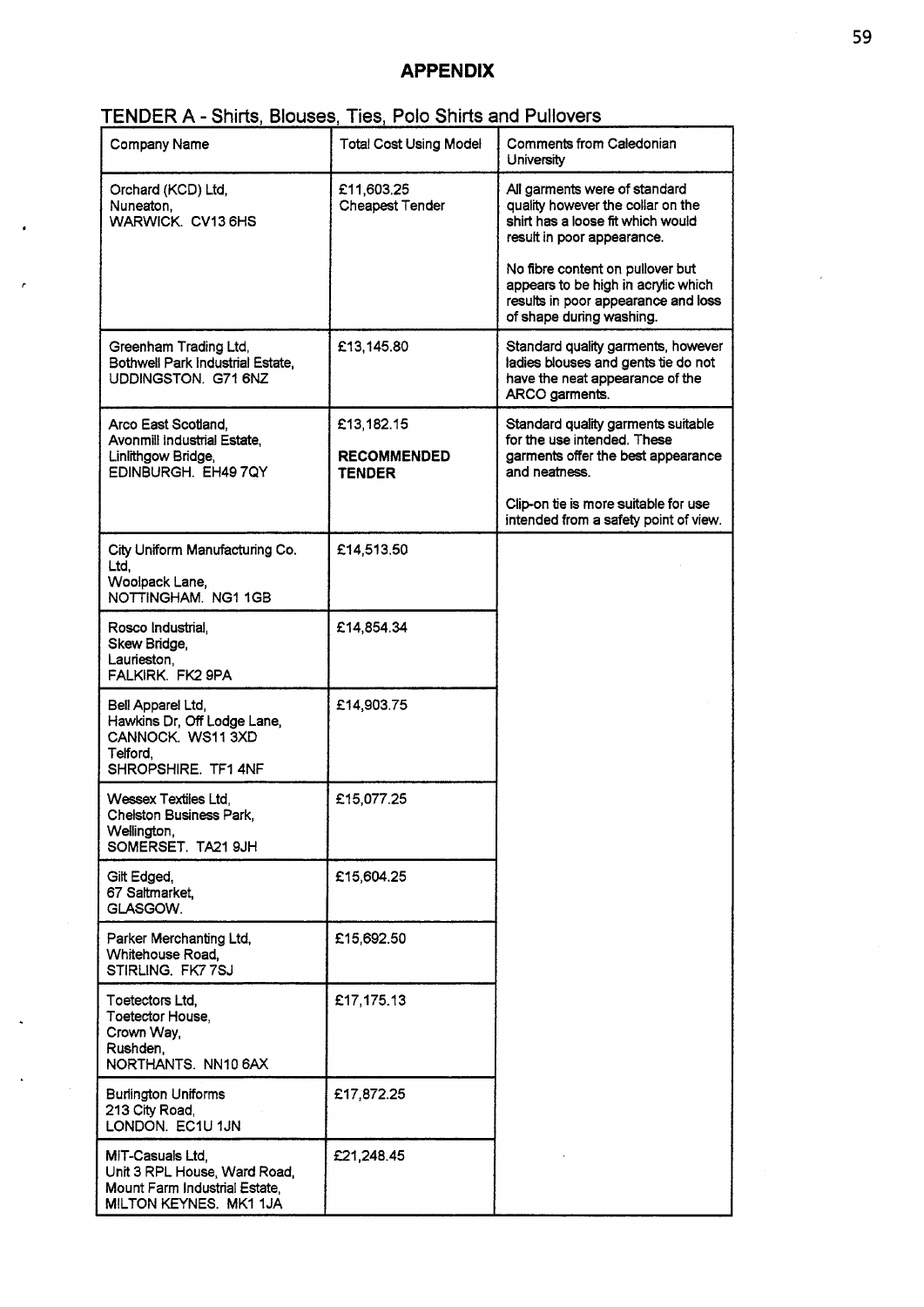| TENDER B - Ladies & Gents Winter and Summer Weight Trousers |  |                                               |  |
|-------------------------------------------------------------|--|-----------------------------------------------|--|
|                                                             |  | <b>Ladies Winter and Summer Weight Skirts</b> |  |

| TENDER B - Ladies & Gents Winter and Summer Weight Trousers                                                 |                                                                         |                                                                                                                              |
|-------------------------------------------------------------------------------------------------------------|-------------------------------------------------------------------------|------------------------------------------------------------------------------------------------------------------------------|
| <b>Company Name</b>                                                                                         | Ladies Winter and Summer Weight Skirts<br><b>Total Cost Using Model</b> | <b>Comments from Caledonian</b><br><b>University</b>                                                                         |
| Gilt Edged,<br>67 Saltmarket,<br>GLASGOW.                                                                   | £11,336.85<br>- CHEAPEST TENDER                                         | Good quality garments with good<br>seam allowances and hems.<br>Garments would be more than<br>suitable for the use intended |
| Bell Apparel Ltd,<br>Hawkins Dr, Off Lodge Lane,<br>CANNOCK. WS11 3XD<br>Telford,<br>SHROPSHIRE. TF1 4NF    | £11,359.95                                                              | Garments are more likely to wear<br>and tear. Seams and hem are too<br>small for minor alterations.                          |
| <b>Wessex Textiles Ltd.</b><br>Chelston Business Park,<br>Wellington,<br>SOMERSET. TA21 9JH                 | £11,376.75                                                              | Garments did not meet the fabric<br>quality required in the tender<br>documents                                              |
| City Uniform Manufacturing Co.<br>Ltd,<br>Woolpack Lane,<br>NOTTINGHAM. NG1 1GB                             | £11,907.00                                                              |                                                                                                                              |
| Rosco Industrial,<br>Skew Bridge,<br>Laurieston,<br>FALKIRK. FK2 9PA                                        | £12,921.51                                                              |                                                                                                                              |
| Greenham Trading Ltd,<br>Bothwell Park Industrial Estate,<br>UDDINGSTON. G71 6NZ                            | £13,580.28                                                              |                                                                                                                              |
| Burlington Uniforms,<br>213 City Road,<br>LONDON. EC1U 1JN                                                  | £14,488.95                                                              |                                                                                                                              |
| MIT-Casuals Ltd,<br>Unit 3 RPL House, Ward Road,<br>Mount Farm Industrial Estate,<br>MILTON KEYNES. MK1 1JA | £14,491.05                                                              |                                                                                                                              |
| Arco East Scotland,<br>Avonmill Industrial Estate,<br>Linlithgow Bridge,<br>EDINBURGH. EH49 7QY             | £15,002.82                                                              |                                                                                                                              |
| Toetectors Ltd,<br>Toetector House,<br>Crown Way,<br>Rushden,<br>NORTHANTS. NN10 6AX                        | £17,580.57                                                              |                                                                                                                              |